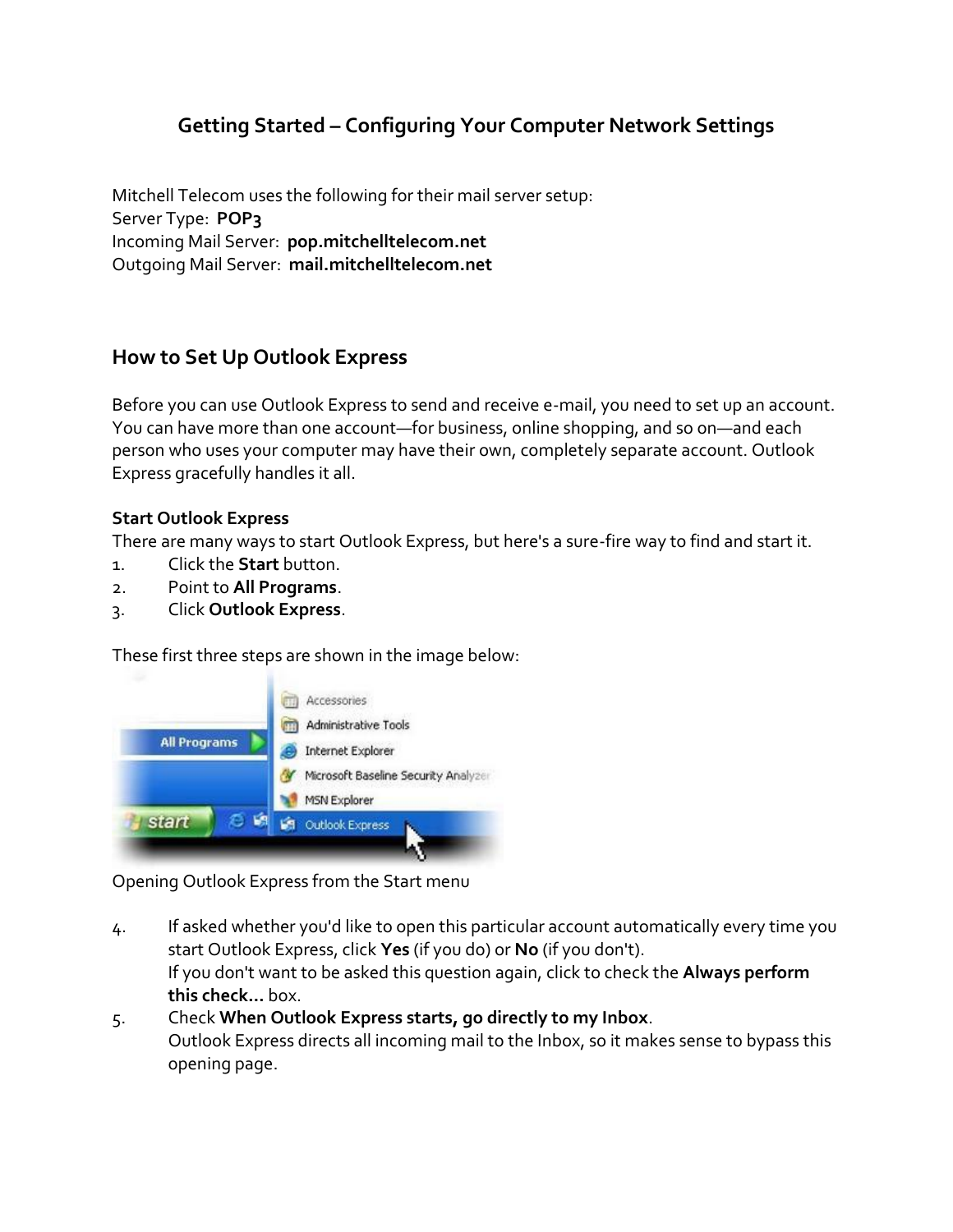If you don't see the list of folders and contacts on the left, click **Layout** on the **View** menu. Click **Contacts** and **Folder List** to check them, and then click **OK**.



## **Set Up an Outlook Express E-Mail Account**

The Internet Connection Wizard makes short work of setting up your online mailbox by walking you through each step for every e-mail account you set up.

1. Before you get going, make sure you know your email address and password.

#### **First, information about the e-mail servers:**

- The type of e-mail server you use: **POP3**
- The name of the incoming e-mail server: **pop.mitchelltelecom.net**
- The name of the outgoing e-mail server: **mail.mitchelltelecom.net**

#### **Second, information about your account:**

- Your account name and password
- 2. Start Outlook Express, and on the **Tools** menu, click **Accounts**. If the Internet Connection Wizard starts up automatically, skip ahead to step 4.
- 3. Click **Add**, and then click **Mail** to open the Internet Connection Wizard.

| Add        | Mail                      |
|------------|---------------------------|
| Remove     | News<br>Directory Service |
| Properties |                           |

- 4. Mail option from the Add button
- 5. On the **Your Name** page of the wizard, type your name as you want it to appear to everyone who gets e-mail from you, and then click **Next**. Most people use their full name, but you can use any name—even a nickname—that people will recognize.